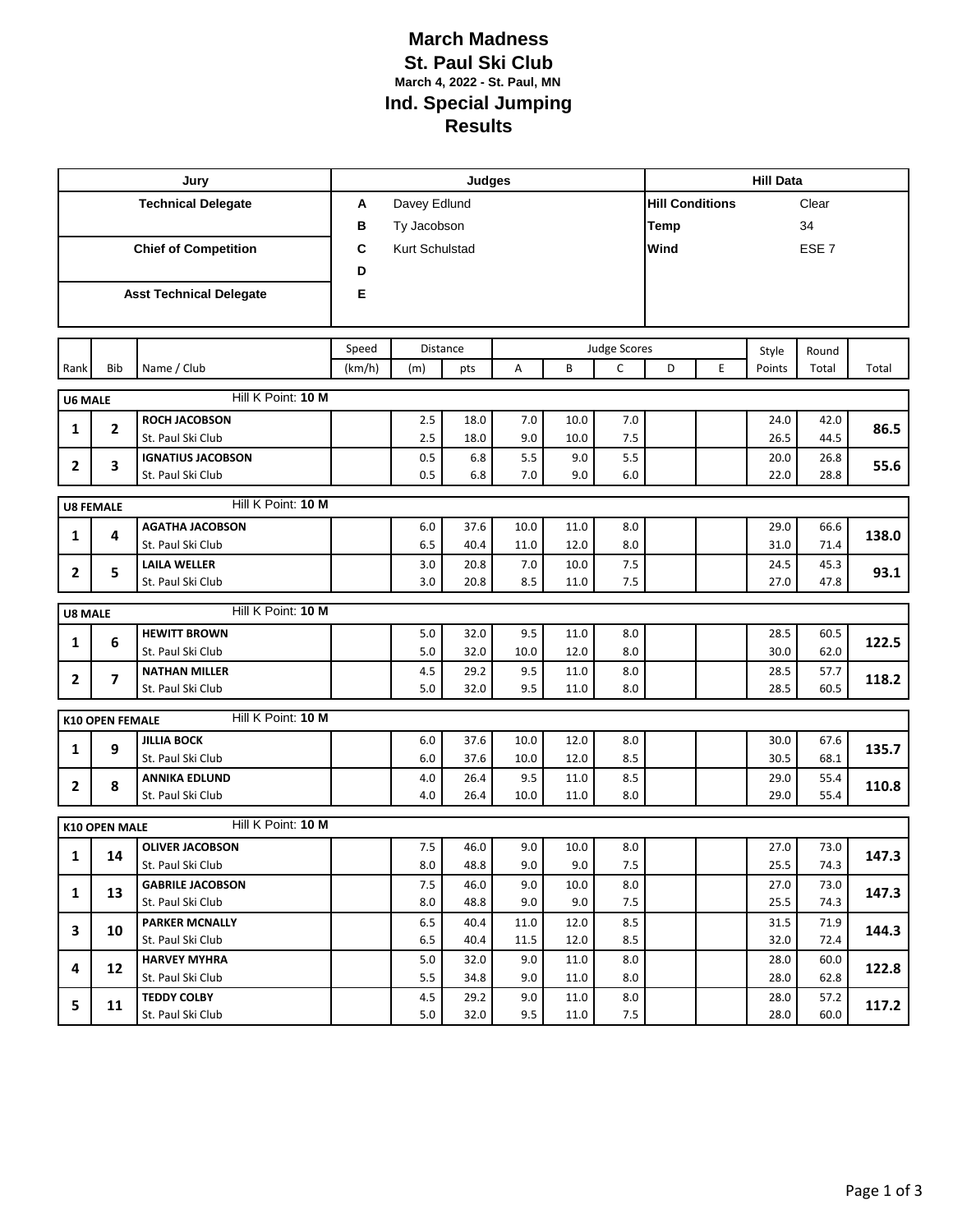## **March Madness St. Paul Ski Club March 4, 2022 - St. Paul, MN Ind. Special Jumping Results**

|              |                                              |                                        | Speed  |             | Distance               |              |              |              | <b>Judge Scores</b> |   | Style        | Round        |       |  |
|--------------|----------------------------------------------|----------------------------------------|--------|-------------|------------------------|--------------|--------------|--------------|---------------------|---|--------------|--------------|-------|--|
| Rank         | <b>Bib</b>                                   | Name / Club                            | (km/h) | (m)         | pts                    | Α            | B            | C            | D                   | E | Points       | Total        | Total |  |
|              |                                              |                                        |        |             |                        |              |              |              |                     |   |              |              |       |  |
|              | U10 FEMALE                                   | Hill K Point: 20 M                     |        |             |                        |              |              |              |                     |   |              |              |       |  |
| 1            | 15                                           | <b>TERESA MYHRA</b>                    |        | 13.5        | 28.8                   | 13.0         | 12.0         | 12.0         |                     |   | 37.0         | 65.8         | 125.4 |  |
|              |                                              | St. Paul Ski Club                      |        | $12.0\,$    | 21.6                   | 13.0         | 12.5         | 12.5         |                     |   | 38.0         | 59.6         |       |  |
|              | Hill K Point: 20 M<br>U10 MALE               |                                        |        |             |                        |              |              |              |                     |   |              |              |       |  |
|              |                                              | <b>HEWITT BROWN</b>                    |        | 12.0        | 21.6                   | 12.5         | 12.0         | 12.0         |                     |   | 36.5         | 58.1         |       |  |
| 1            | 20                                           | St. Paul Ski Club                      |        | 13.5        | 28.8                   | 13.0         | 12.5         | 12.5         |                     |   | 38.0         | 66.8         | 124.9 |  |
| 1            | 17                                           | <b>SILAS MAKI</b>                      |        | 13.0        | 26.4                   | 12.5         | 12.5         | 12.0         |                     |   | 37.0         | 63.4         | 124.9 |  |
|              |                                              | St. Paul Ski Club                      |        | 12.5        | 24.0                   | 13.0         | 12.0         | 12.5         |                     |   | 37.5         | 61.5         |       |  |
| 3            | 16                                           | <b>ANDREW JOHNSON</b>                  |        | 12.0        | 21.6                   | 12.5         | 12.0         | 12.0         |                     |   | 36.5         | 58.1         | 122.5 |  |
|              |                                              | St. Paul Ski Club                      |        | 13.0        | 26.4                   | 13.0         | 12.5         | 12.5         |                     |   | 38.0         | 64.4         |       |  |
| 4            | 18                                           | <b>ELI MILLER</b><br>St. Paul Ski Club |        | 11.0        | 16.8                   | 11.5         | 12.0         | 12.0         |                     |   | 35.5<br>36.5 | 52.3<br>58.1 | 110.4 |  |
|              |                                              | <b>TEDDY COLBY</b>                     |        | 12.0<br>7.5 | 21.6<br>$\overline{a}$ | 12.0<br>10.0 | 12.0<br>11.0 | 12.5<br>11.5 |                     |   | 32.5         | 32.5         |       |  |
| 5            | 19                                           | St. Paul Ski Club                      |        | 8.5         | 4.8                    | 11.0         | 11.0         | 12.0         |                     |   | 34.0         | 38.8         | 71.3  |  |
|              |                                              |                                        |        |             |                        |              |              |              |                     |   |              |              |       |  |
|              | Hill K Point: 20 M<br><b>K20 OPEN FEMALE</b> |                                        |        |             |                        |              |              |              |                     |   |              |              |       |  |
| 1            | 22                                           | <b>JAELYN SEDARSKI</b>                 |        | 12.5        | 24.0                   | 12.0         | 12.5         | 12.5         |                     |   | 37.0         | 61.0         | 128.3 |  |
|              |                                              | Cameronron Ski Club                    |        | 13.5        | 28.8                   | 12.5         | 13.0         | 13.0         |                     |   | 38.5         | 67.3         |       |  |
| $\mathbf{2}$ | 23                                           | <b>JORDYN SEDARSKI</b>                 |        | 9.0         | 7.2                    | 10.0         | 11.5         | 11.5         |                     |   | 33.0         | 40.2         | 94.4  |  |
|              |                                              | Cameronron Ski Club                    |        | 11.5        | 19.2                   | 11.0         | 12.0         | 12.0         |                     |   | 35.0         | 54.2         |       |  |
|              | <b>K20 OPEN MALE</b>                         | Hill K Point: 20 M                     |        |             |                        |              |              |              |                     |   |              |              |       |  |
| 1            | 24                                           | <b>EVAN SCHULSTAD</b>                  |        | 12.0        | 21.6                   | 12.5         | 12.0         | 12.0         |                     |   | 36.5         | 58.1         | 106.1 |  |
|              |                                              | St. Paul Ski Club                      |        | 10.0        | 12.0                   | 12.0         | 12.0         | 12.0         |                     |   | 36.0         | 48.0         |       |  |
|              | U12 FEMALE                                   | Hill K Point: 30 M                     |        |             |                        |              |              |              |                     |   |              |              |       |  |
|              |                                              | <b>ALAINA NEWTON</b>                   |        | 18.0        | 12.0                   | 13.5         | 13.0         | 13.0         |                     |   | 39.5         | 51.5         |       |  |
| 1            | 25                                           | St. Paul Ski Club                      |        | 22.0        | 28.0                   | 13.5         | 13.5         | 14.0         |                     |   | 41.0         | 69.0         | 120.5 |  |
|              |                                              | <b>LOUISA JACOBSON</b>                 |        | 19.0        | 16.0                   | 14.0         | 13.5         | 13.5         |                     |   | 41.0         | 57.0         |       |  |
| $\mathbf{2}$ | 26                                           | St. Paul Ski Club                      |        | 17.0        | 8.0                    | 14.0         | 13.5         | 13.5         |                     |   | 41.0         | 49.0         | 106.0 |  |
| з            | 27                                           | <b>AISLEY EDLUND</b>                   |        | 16.0        | 4.0                    | 13.5         | 13.0         | 13.0         |                     |   | 39.5         | 43.5         | 86.0  |  |
|              |                                              | St. Paul Ski Club                      |        | 15.5        | 2.0                    | 13.5         | 13.5         | 13.5         |                     |   | 40.5         | 42.5         |       |  |
| U12 MALE     |                                              | Hill K Point: 30 M                     |        |             |                        |              |              |              |                     |   |              |              |       |  |
|              |                                              | <b>JACOB LARSON</b>                    |        | 27.0        | 48.0                   | 15.0         | 14.5         | 14.5         |                     |   | 44.0         | 92.0         |       |  |
| 1            | 31                                           | St. Paul Ski Club                      |        | 27.5        | 50.0                   | 15.0         | 15.0         | 14.5         |                     |   | 44.5         | 94.5         | 186.5 |  |
|              |                                              | <b>CALEB MAKI</b>                      |        | 26.5        | 46.0                   | 14.0         | 14.0         | 14.0         |                     |   | 42.0         | 88.0         |       |  |
| $\mathbf{2}$ | 28                                           | St. Paul Ski Club                      |        | 26.0        | 44.0                   | 14.0         | 14.5         | 14.5         |                     |   | 43.0         | 87.0         | 175.0 |  |
| 3            | 29                                           | <b>JOSIAH MILLER</b>                   |        | 22.5        | 30.0                   | 13.5         | 13.0         | 13.0         |                     |   | 39.5         | 69.5         | 147.5 |  |
|              |                                              | St. Paul Ski Club                      |        | 24.0        | 36.0                   | 14.0         | 14.0         | 14.0         |                     |   | 42.0         | 78.0         |       |  |
| 4            | 30                                           | <b>SILAS MAKI</b>                      |        | 17.0        | 8.0                    | 13.0         | 12.5         | 13.0         |                     |   | 38.5         | 46.5         | 85.5  |  |
|              |                                              | St. Paul Ski Club                      |        | 15.0        | $\frac{1}{2}$          | 13.0         | 13.0         | 13.0         |                     |   | 39.0         | 39.0         |       |  |